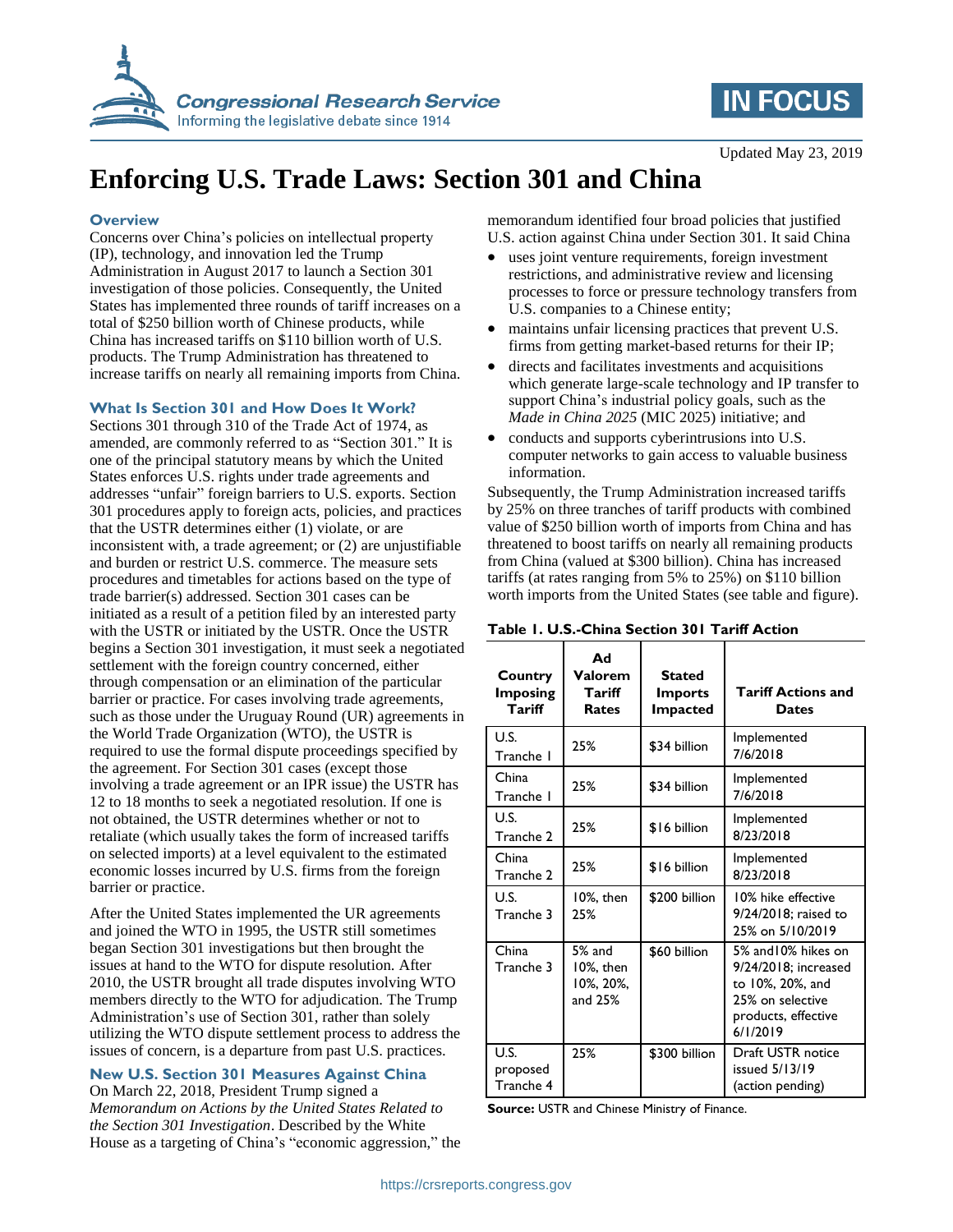#### **Figure 1. Four Tranches of Implemented and Proposed Tariff Hikes under Section 301 Actions**



#### **Sources:** USTR and Chinese Ministry of Commerce

**Notes:** U.S. tariff hikes at 25%, while China's range from 5% to 25%.

## **U.S.-China Trade Negotiations**

The two sides have conducted negotiations on the U.S. Section 301 investigation. These discussions have gone on to include issues beyond the four IP and innovation policies cited by the Trump Administration.

On May 3-4, 2018, the two sides held high-level talks in Beijing. The U.S. side released a draft Framework for Discussion. It included calls for China to reduce the bilateral trade imbalance by \$200 billion over two years; address each of the four practices identified in the Section 301 findings; halt subsidies for the *Made in China 2025* initiative; remove foreign investment restrictions, make China's tariff levels comparable to U.S. tariff rates, and remove certain nontariff barriers; improve market access for U.S. service providers and agricultural products; and agree not to oppose, challenge, or take any other action against the United States' action, including in the WTO, if China failed to live up to a framework agreement. On May 19, the United States and China released a joint statement outlining progress on a number of trade issues. China agreed that it would "significantly increase purchases of United States goods and services," including U.S. agricultural and energy products, and would strengthen its IPR laws and regulations. On May 21, U.S. Secretary of the Treasury Steven Mnuchin stated that because of the agreement, the trade war had been put "on hold." However, on May 29, the White House announced that it planned to move ahead with Section 301 action against China by (1) imposing 25% ad valorem tariffs on \$50 billion worth of imports from China; (2) implementing new investment restrictions and enhanced export controls on Chinese entities and persons in regard to the acquisition of "industrially significant technology" for national security purposes (legislation was later enacted addressing these issues); and (3) continuing to pursue the WTO case against China's licensing policies. The White House further stated that it would request China to remove "all of its many trade barriers" and make taxes and tariffs between the two countries "reciprocal in nature and value." A subsequent statement by the Chinese government said that the White House actions were "clearly contrary to the recent agreement between the two sides," and said it would not implement the market-opening measures it had pledged to make while being threatened with tariff hikes.

On June 15, 2018, the USTR announced a two-stage plan to impose 25% ad valorem tariffs on \$50 billion worth of Chinese imports. When China on June 16 issued its own two-stage retaliation plan against the United States, President Trump directed the USTR on June 18 to propose a new list of products worth \$200 billion that would be subject to increased 10% tariffs if China retaliated against U.S. tariff hikes, and he warned of additional tariffs if China retaliated a second time. The first two rounds of U.S. 25% tariff hike measures went into effect on July 6, 2018, (covering \$34 billion worth of products) and on August 23 (on \$16 billion worth of products). China implemented comparable countermeasures on U.S. products. On September 17, 2018, the Trump Administration announced a third round of tariffs (at 10%, increasing to 25% on January 1, 2019) on \$200 billion worth of Chinese products, effective September 24. On the same day, China raised tariffs (by 5% and 10%) on \$60 billion worth of imports from the United States.

### **A Temporary Trade Truce**

On December 1, 2018, Presidents Trump and Xi met at a private dinner during the G20 Summit in Argentina. According to a White House statement, China agreed to make "very substantial" purchases of U.S. products and to begin negotiations on making structural changes to various aspects of its economy with the goal of achieving an agreement in 90 days. President Trump agreed to suspend the planned tranche Section 301 tariff rate increases (to 25%) but stated that the increases would be implemented if no agreement was reached in 90 days. After several rounds of bilateral negotiations, President Trump on February 24, 2019, tweeted that he would delay the tariff hikes because of progress in trade talks.

### **Trade Conflict Resumes and Intensifies**

On May 5, 2019, President Trump tweeted that trade negotiations were going "too slowly" and on May 8 claimed that China tried to walk back on previous trade commitments. As a result, he ordered that tariffs be raised from 10% to 25% on the third tranche of imports from China (these became effective on May 10). He further ordered the USTR to begin the process of increasing tariffs by 25% on nearly all remaining U.S. imports from China (except rare earth materials, critical minerals pharmaceuticals, certain pharmaceutical inputs, and select medical goods), valued at \$300 billion. On May 13, China announced it would increase tariffs on many of the products on retaliatory third tranche list against U.S. products (effective June 1, 2019).

A protracted and expanding U.S.-China trade conflict could sharply reduce bilateral commercial ties, disrupt international supply chains, and diminish global economic growth. Many economists warn that imposing tariffs on nearly all products from China could be costly to U.S. consumers and firms that depend on trade with China. In addition, China could further retaliate by curbing operations of U.S.-invested firms in China, reducing its holdings of U.S. Treasury securities, and curtailing rare earth material exports to the United States.

**Wayne M. Morrison**, Specialist in Asian Trade and Finance